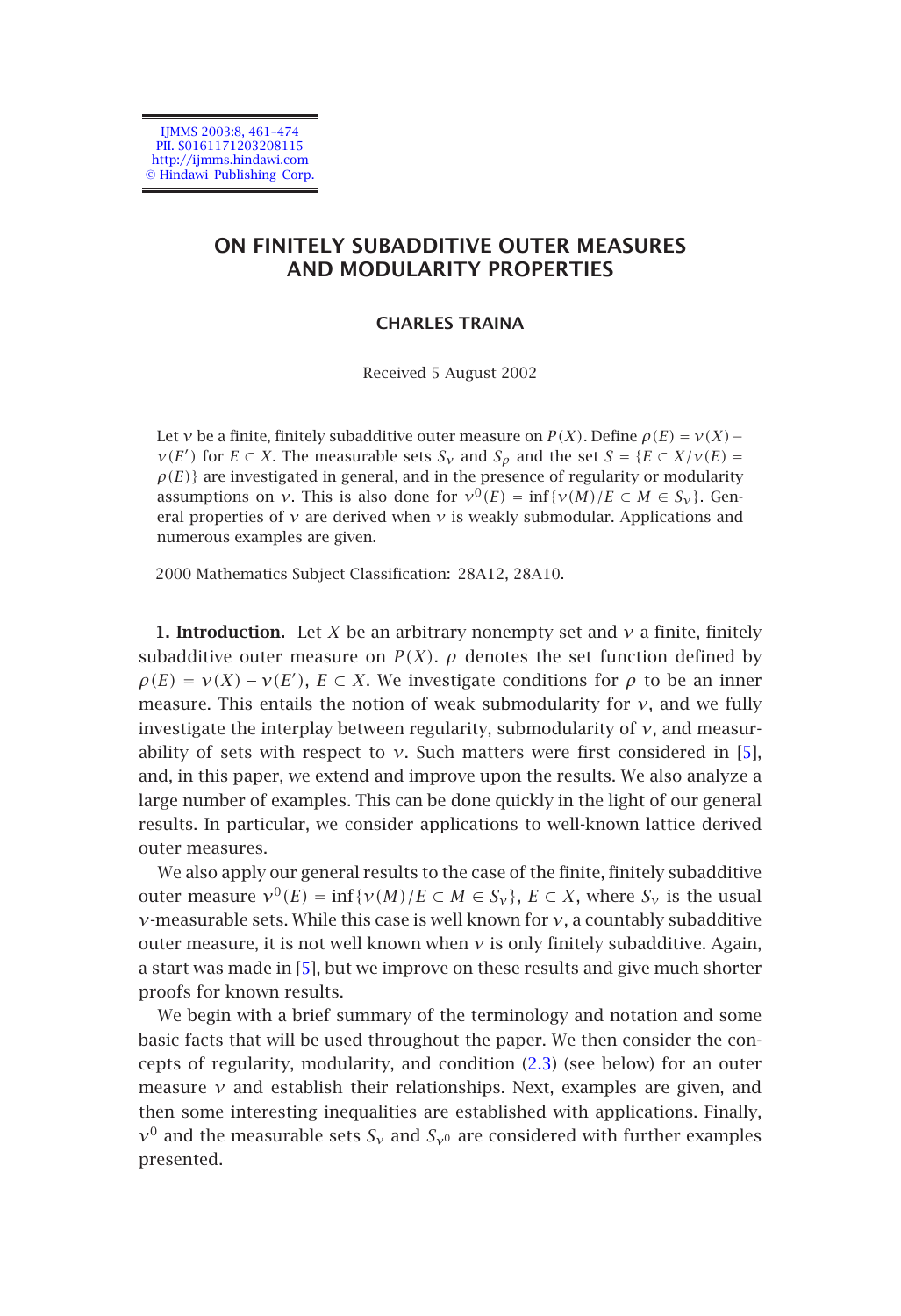**2. Background and notations.** Throughout this section and the rest of the paper, *ν* will designate a finite-valued, finitely subadditive outer measure defined on the power set  $P(X)$  of a nonempty set *X*.  $\rho$  will designate the associated set function  $\rho(E) = \nu(X) - \nu(E')$ , where  $E \subset X$ , and the prime will designate complement. Clearly,  $\rho(E) \leq \nu(E)$ , for all  $E \subset X$ .  $\rho$ , in general, is not an inner measure (see Example 4.2). Furthermore, we let

$$
S = \{ E \subset X/\rho(E) = \nu(E) \}
$$
\n(2.1)

<span id="page-1-0"></span>and  $S_v$ ,  $S_\rho$  denote the *v*-measurable and  $\rho$ -measurable sets, respectively, where, in general, if  $\lambda$  is a nonnegative real-valued set function on  $P(X)$  with  $\lambda(\phi) = 0$ , then we denote

$$
S_{\lambda} = \{ E \subset X / \lambda(G) = \lambda(G \cap E) + \lambda(G \cap E') \ \forall G \subset X \}. \tag{2.2}
$$

It is well known that  $S_\lambda$  is an algebra and  $\lambda$  restricte[d to](#page-1-0)  $S_\lambda$  is a finitely additive mea[sur](#page-13-1)e.

Again, let *ν* be a finite, finitely subadditive outer measure, then *ν* is *regular* if, for [an](#page-1-0)y  $E \subset X$  $E \subset X$  $E \subset X$ , there exists an  $M \in S_\nu$  such that  $E \subset M$  and  $v(E) = v(M)$ . If  $\nu$ is just 0-1 valued, then, clearly, *ν* is regular. If *ν* is regular, then  $E \in S_v$  if and only if

$$
\nu(X) = \nu(E) + \nu(E') \tag{2.3}
$$

(see [6]). Hence, we say that *v* satisfies condition (2.3) if and only if  $E \in S_v$ whenever  $v(X) = v(E) + v(E')$ . Therefore, we can say that any regular outer measure satisfies condition (2.3). The converse is false (see [6] and Section 4). We also apply this to *ρ*.

We can express these matters in terms of the above sets,  $S_v$  and  $S_\rho$ . Clearly, *S<sub>v</sub>* and *S<sub>p</sub>* are contained in *S*, while  $S = S_v$  if and only if condition (2.3) is satisfied for *ν*, and  $S = S_\rho$  if and only if condition (2.3) is satisfied by  $\rho$ . We note, for example, that if *ν* satisfies condition (2.3), then  $S = S_v$  is an algebra. However, this is not true in general (see Section 4).

**DEFINITION 2.1.** Let  $\&$  be a collection of subsets of *X* such that  $\&$  is a lattice, and let  $\lambda$  be a set function defined on  $\mathscr E$  such that

$$
\lambda(E \cup F) + \lambda(E \cap F) \le \lambda(E) + \lambda(F) \tag{2.4}
$$

for all  $E, F \in \mathcal{E}$ , then  $\lambda$  is *submodular* on  $\mathcal{E}$ . If the reverse inequality holds, then *λ* is called *supermodular* on *%*. It is called *modular* on *%* if we have equality. If  $\mathscr{E} = P(X)$ , we usually leave off the words "on  $P(X)$ ," and simply say, for example, submodular.

<span id="page-1-1"></span>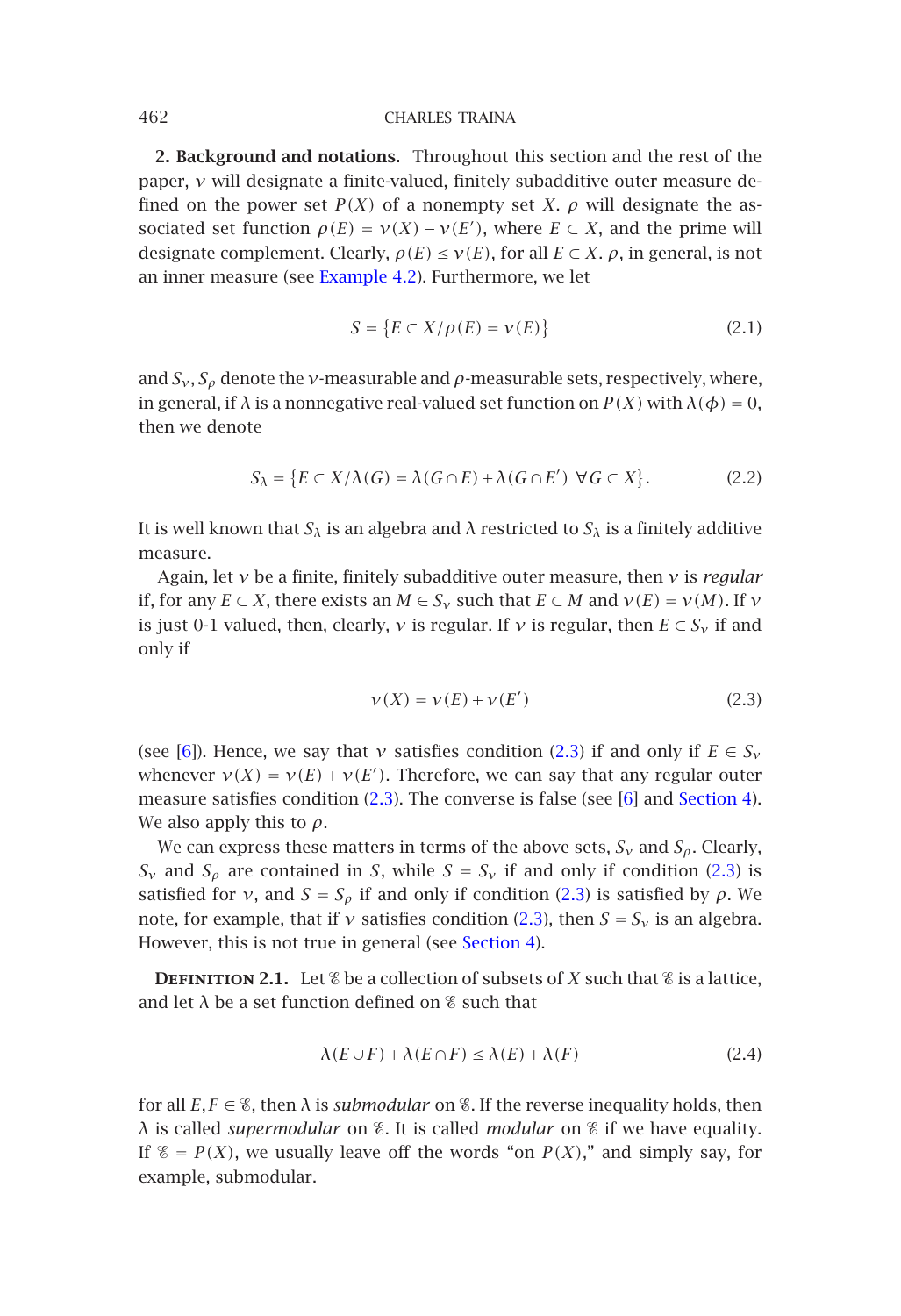#### ON FINITELY [S](#page-13-0)UBADDITIVE OUTER MEASURES ... 463

<span id="page-2-2"></span>Next, let  $\mathscr C$  be a covering class of *X* such that  $\phi \in \mathscr C$ , and let  $\tau$  be a finite, nonnegative set function defined on  $\mathscr C$  with  $\tau(\phi) = 0$ . Then, as well known,

$$
\lambda(E) = \inf \left\{ \sum_{i=1}^{n} \tau(E_i) / E \subset \bigcup_{i=1}^{n} E_i, \text{ for all } E_i \in \mathcal{C} \right\}
$$
 (2.5)

is a finite and finitely subadditive outer measure on  $P(X)$ .

The following result (see [5]) is extremely useful especially for applications.

**THEOREM 2.2.** *Let*  $\mathscr{C}$ ,  $\tau$ , and  $\lambda$  *be as above. Then,* 

(a) if  $\mathscr C$  is closed under finite unions and if  $\tau$  is finitely subadditive on  $\mathscr C$ , *then*

$$
\lambda(E) = \inf \{ \lambda(C) / E \subset C \in \mathcal{C} \}, \quad \text{where } E \subset X; \tag{2.6}
$$

*if, in addition,*  $\tau$  *is monotone, then*  $\lambda = \tau$  *on*  $\mathscr{C}$ *;* (b) *if*  $\mathscr C$  *is a lattice and if*  $\tau$  *is submodular on*  $\mathscr C$ *, then* 

$$
\lambda(E) = \inf \{ \lambda(C) / E \subset C \in \mathcal{C} \} \tag{2.7}
$$

*is submodular on*  $P(X)$ *.* 

<span id="page-2-1"></span>Finally, let  $\mathcal{L}$  be a lattice of subsets of *X* such that  $\phi, X \in \mathcal{L}$ .  $\mathcal{A}(\mathcal{L})$  denotes the algebra generated by  $\mathcal{L}$ , and  $M(\mathcal{L})$  denotes the set of all nontrivial, nonnegative, finitely additive measures on  $\mathcal{A}(\mathcal{L})$ .  $M_R(\mathcal{L})$  denotes the set of all those  $\mu \in$  $M(\mathcal{L})$  which are  $\mathcal{L}$ -regular.  $M(\mathcal{L})$ ,  $M_R(\mathcal{L})$ , and other subsets of  $M(\mathcal{L})$  have been extensively studied in the literature; we cite just a few recent papers [1, 4, 7, 8, 9, 10].

In Theorem 2.2, take  $\mathscr{C} = \mathscr{L}'$ , the complementary lattice to  $\mathscr{L}$ , and  $\tau = \mu \in$ *M*( $\mathcal{L}$ ). Then, writing *µ'* for *λ*, we have the following theorem.

**THEOREM** 2.3. *If*  $\mu \in M(\mathcal{L})$ *, then* 

$$
\mu'(E) = \inf \{ \mu(\mathcal{L}') / E \subset L', L \in \mathcal{L} \},\tag{2.8}
$$

<span id="page-2-0"></span>*for*  $E \subset X$ *, is a finite and finitely subadditive outer measure on*  $P(X)$  *and*  $\mu'$  *is submodular on P (X). Also,*

$$
\rho(E) = \mu'(X) - \mu'(E') = \mu(X) - \mu'(E') = \sup \{ \mu(L)/L \subset E, \ L \in \mathcal{L} \}
$$
 (2.9)

*which has been denoted in the literature by*  $\mu_i(E)$ *.* 

We now proceed to extend and improve results in [5].

**3. Modularity results.** We again stress the fact that the finitely subadditive outer measure *ν* is always assumed to be finite valued. If this is not the case, then  $\rho(E) = \nu(X) - \nu(E')$ , for  $E \subset X$ , need not be defined. We have noted that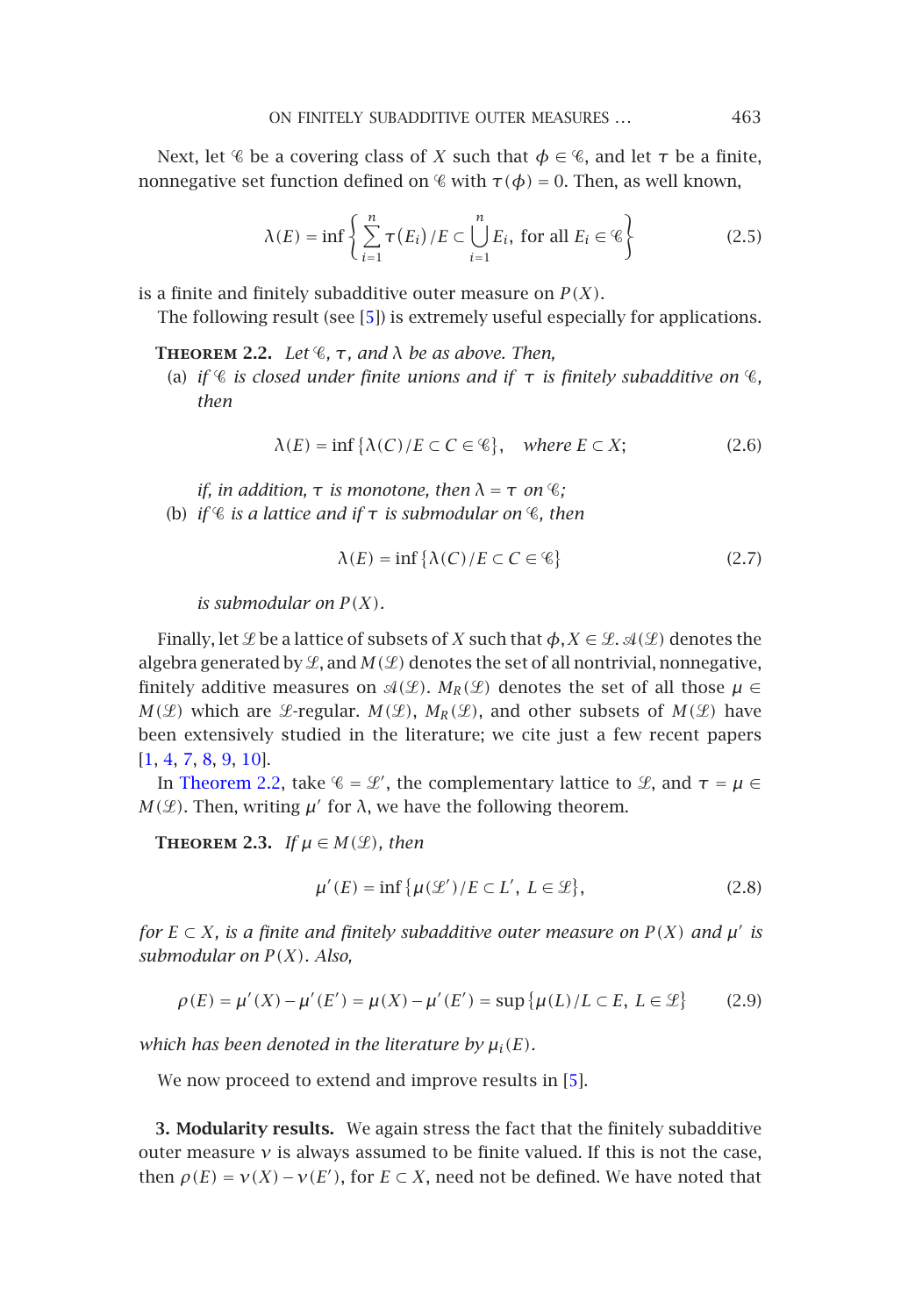<span id="page-3-1"></span>*ρ* need not be an inner measure (see Example 4.2). In order to see when *ρ* is an inner measure, we introduce the following definition.

**DEFINITION** 3.1. Let  $v$  be a finite and finitely subadditive outer measure. Then *ν* is *weakly submodular* if the submodular law

$$
\nu(E \cup F) + \nu(E \cap F) \le \nu(E) + \nu(F), \tag{3.1}
$$

 $E, F \subset X$ , holds when  $E \cup F = X$ .

We now have the following theorem.

**Theorem 3.2.** *ρ is an inner measure if and only if ν is weakly submodular.*

**PROOF.** Suppose that *ν* is a weakly submodular outer measure; all we must show is that

$$
\rho(E \cup F) \ge \rho(E) + \rho(F) \tag{3.2}
$$

if *E* ∩*F* = *φ*. Now, since *E* ∩*F* = *φ*, *E* ∪*F* = *X*. Therefore,

$$
\nu(E' \cup F') + \nu(E' \cap F') \le \nu(E') + \nu(F'). \tag{3.3}
$$

Hence,

$$
\nu(X) - \nu(E' \cup F') + \nu(X) - \nu(E' \cap F') \ge \nu(X) - \nu(E') + \nu(X) - \nu(F').
$$
 (3.4)

<span id="page-3-0"></span>That is,

$$
\rho(E \cup F) \ge \rho(E) + \rho(F). \tag{3.5}
$$

 $\Box$ 

The proof of the converse is just as simple.

We noted in Section 2 that the set

$$
S = \{ E \subset X/\rho(E) = \nu(E) \}
$$
\n(3.6)

is not in general an algebra (see Example 4.4). However, we have the following theorem.

**Theorem 3.3.** *If ν is a finite, finitely subadditive outer measure and if ν is submodular, then S is an algebra and ν, restricted to S, is a finitely additive measure.*

**PROOF.** If  $E \in S$ , then, clearly,  $E' \in S$ ; while if  $E, F \in S$ , then, by the submodularity of  $\nu$  which is of course equivalent to the supermodularity of  $\rho$ , we have

$$
\rho(E) + \rho(F) \le \rho(E \cup F) + \rho(E \cap F)
$$
  
\n
$$
\le \nu(E \cup F) + \nu(E \cap F)
$$
  
\n
$$
\le \nu(E) + \nu(F) = \rho(E) + \rho(F).
$$
\n(3.7)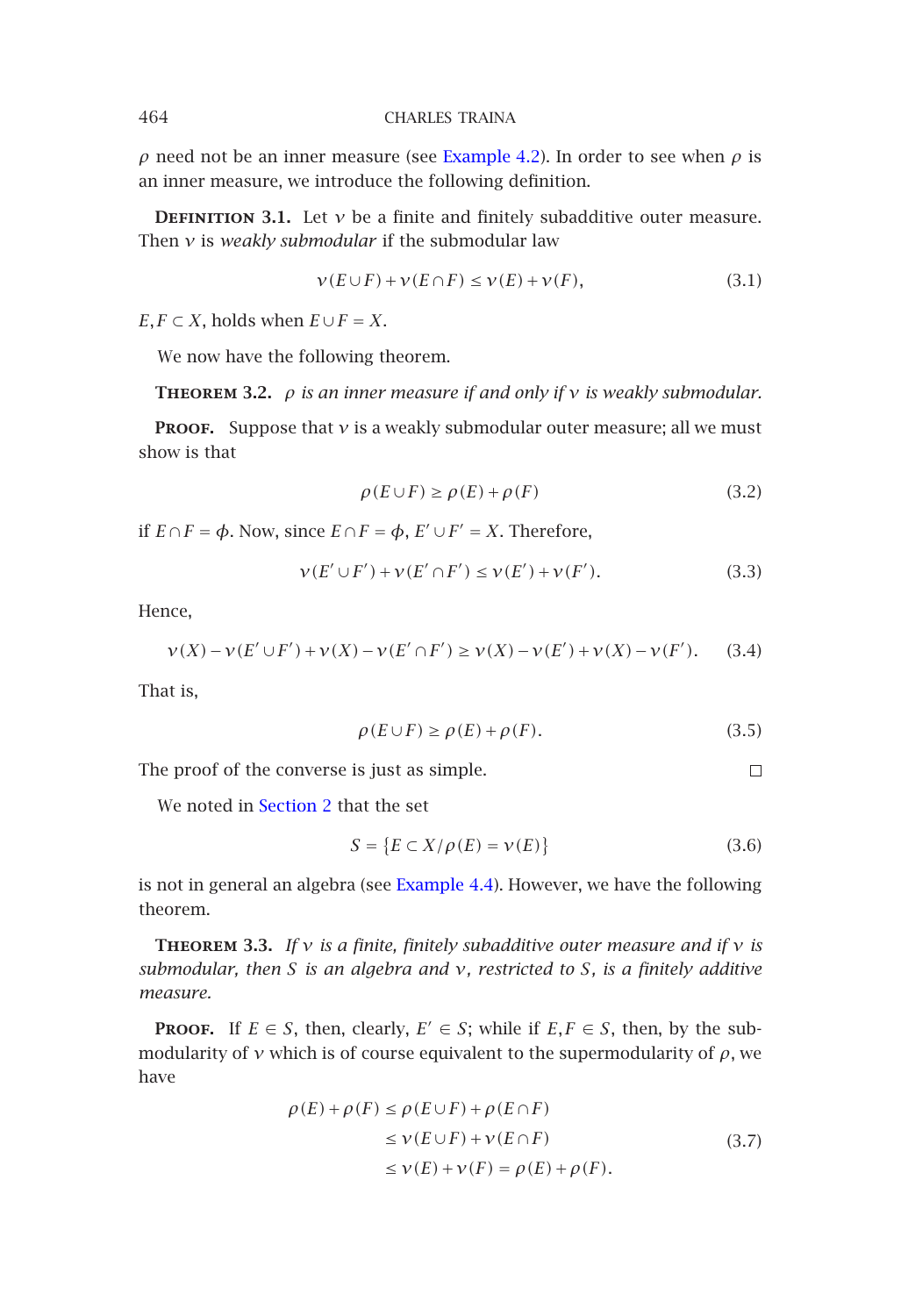ON FINITELY SUBADDITIVE OUTER MEASURES *...* 465

This, together with the fact that  $\rho \leq v$ , implies that

$$
\rho(E \cup F) = \nu(E \cup F), \qquad \rho(E \cap F) = \nu(E \cap F). \tag{3.8}
$$

Hence, *S* is an algebra. The last proof of the theorem follows now directly from (3.7).  $\Box$ 

We recall the following definition from [5].

**DEFINITION** 3.4. Let  $v$  be, as usual, a finite, finitely subadditive outer measure, and let  $S_v$  be the *ν*-measurable sets. We define

$$
\nu^0 = \inf \{ \nu(M) / E \subset M \in S_{\nu} \}
$$
\n(3.9)

and say that *ν* is *ap[proximately](#page-5-0) regular* if  $v = v^0$ .

It is clear from Theorem 2.2 that  $v^0$  is a finite, finitely subadditive, submodular outer measure and  $v^0(M) = v(M)$  for  $M \in S_v$ . We will consider  $v^0$  in greater detail in Section 6.

<span id="page-4-0"></span>In Section 2, we have noted that *ν* is regular if each  $E \subset X$  has a measurable cover  $M \in S_{\nu}$ . Clearly, regularity implies approximately regular, and, in the case [of](#page-1-0) *ν* being a count[ably subad](#page-1-1)ditive outer measure where  $S_v$  is a  $\sigma$ -algebra, the two n[otio](#page-13-0)ns coincide. However, this is not the case for finitely subadditive outer measures (see Section 4). The next theorem follows immediately from the definitions and the fact that  $\nu$  is a finitely additive measure on  $S_{\nu}$  and hence modular.

**Theorem 3.5.** *If ν is a finite, finitely subadditive outer measure, then ν is submodular if ν is approximately regular.*

We now wish to investigate the relationship between modularity and condition (2.3) introduced in Section 2, and, in doing so, we will extend and improve results in [5].

**Theorem 3.6.** (a) *If ν is a finite, finitely subadditive outer measure, and if*

$$
\rho(E) = \nu(X) - \nu(E') \quad \text{for } E \subset X,\tag{3.10}
$$

*then*  $S_v = S_\rho$ *.* 

(b) If  $\nu$  *is also submodular on*  $P(X)$ *, then*  $S_{\nu} = S_{\rho} = S$ *.* 

**PROOF.** (a) Let  $E \in S_\nu$ . Then,  $v(A) = v(A \cap E) + v(A \cap E')$  for  $A \subset X$ . Now,

$$
\rho(A \cap E) = \nu(X) - \nu(A' \cup E'),
$$
  
\n
$$
\rho(A \cap E') = \nu(X) - \nu(A' \cup E).
$$
\n(3.11)

Therefore,

$$
\rho(A \cap E) + \rho(A \cap E') = 2\nu(X) - \nu(A' \cup E') - \nu(A' \cup E). \tag{3.12}
$$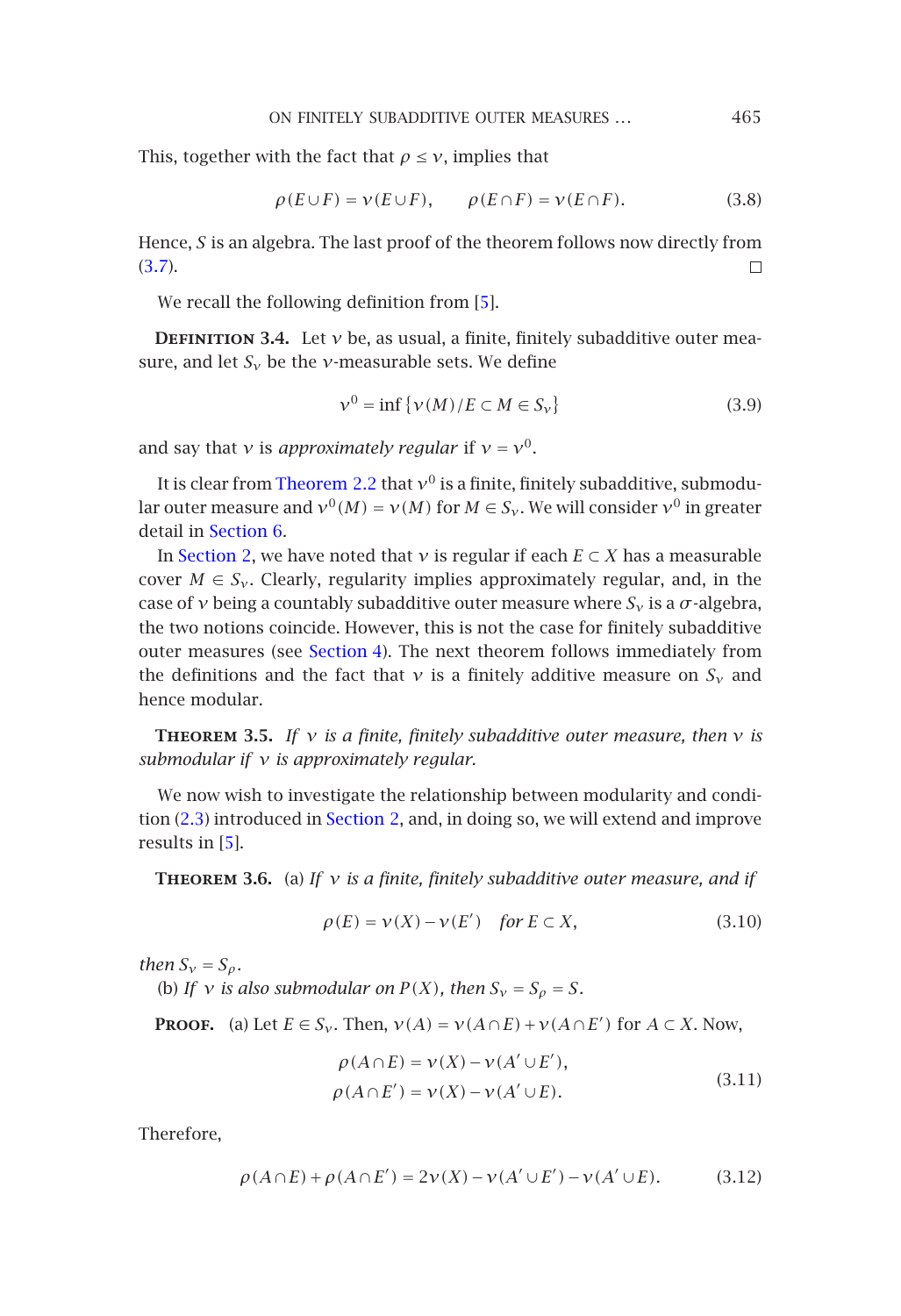But

$$
\nu(A' \cup E) = \nu((A' \cup E) \cap E) + \nu((A' \cup E) \cap E') = \nu(E) + \nu(A' \cap E'),
$$
  

$$
\nu(A' \cup E') = \nu((A' \cup E') \cap E) + \nu((A' \cup E') \cap E') = \nu(A' \cap E) + \nu(E').
$$
 (3.13)

<span id="page-5-1"></span>Substituting in (3.12), we have

$$
\rho(A \cap E) + \rho(A \cap E') = 2\nu(X) - \nu(E) - \nu(A' \cap E') - \nu(E') - \nu(A' \cap E)
$$
  
=  $\nu(X) - \nu(A' \cap E) - \nu(A' \cap E')$   
=  $\nu(X) - \nu(A')$   
=  $\rho(A)$ . (3.14)

Hence,  $E \in S_\rho$  $E \in S_\rho$  $E \in S_\rho$ , so  $S_\nu \subset S_\rho$ . Similarly,  $S_\rho \subset S_\nu$ . Thus,  $S_\nu = S_\rho \subset S$ .

(b) Since *v* is submodular,  $\rho$  is supermodular and, therefore,  $S_\rho = S$  by [5]. We also see from part (a) that *v* satisfies condition (2.3) if and only if  $\rho$  satisfies condition (2.3).  $\Box$ 

We can summarize some re[sult](#page-1-0)s in the following theorem.

<span id="page-5-0"></span>**Theorem 3.7.** *Let ν be a finite, finitely subadditive outer measure. Then, ν regular implies that ν is approximately regular implies t[hat](#page-1-1) ν i[s](#page-2-0) [s](#page-2-0)ubmodular implies that ν satisfies condition (2.3).*

[W](#page-2-1)e w[ill se](#page-5-1)e in the examples to follow that none of these implications can be reversed in general.

We also note that if  $\mu$  is a countably additive measure or an algebra, then the customary induced Carathéodory outer measure  $\mu^*$  is regular, and hence, if finite, it satisfies condition  $(2.3)$ . Of course, this is well known  $[3, 6]$ .

**4. Examples.** In view of our general results in Sections 2 and 3, many specific examples become easier to analyze. We first consider the important examples  $\mu \in M(\mathcal{L})$  with  $\nu = \mu'$  and  $\rho = \mu_i$  considered in Section 2. Using Theorems 2.3 and 3.7, we have the following theorem.

**THEOREM 4.1.** *Let*  $\mu \in M(\mathcal{L})$  *and* 

$$
\mu'(E) = \inf \{ \mu(L') / E \subset L', L \in \mathcal{L} \}. \tag{4.1}
$$

*Then, µ is submodular, and the following are equivalent:*

(a)  $E \in S_{\mu'} = S_{\mu_i}$ ,

(b)  $\mu'(E) = \mu_i(E)$  *where*  $\mu_i(E) = \sup{\{\mu(L)/L \subset E, L \in \mathcal{L}\}}$ , (c)  $\mu'(E) + \mu'(E') = \mu'(X)$ *.* 

This result was first proved in [1] in an entirely different manner. It is, as we see, simply a special case of our more general theorems. It is also of interest to see when  $\mu'$  is even more than submodular, namely, approximately regular. We will look into this in Section 6.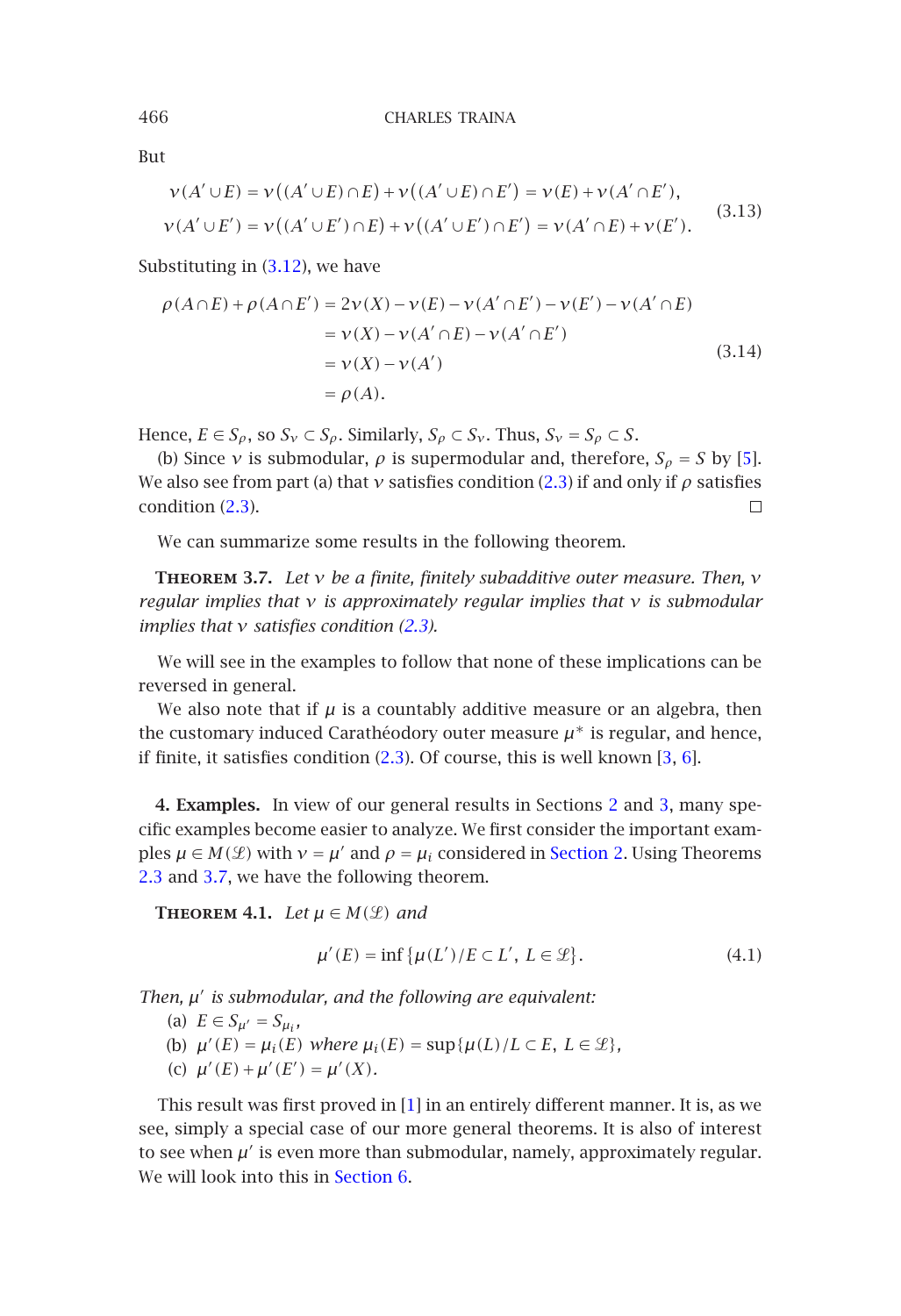# ON FINITELY SUBADDITIVE OUTER MEASURES [...](#page-5-1) [467](#page-1-0)

We now turn to more specific examples in order to show the need for certain hypotheses in the t[heorems](#page-3-0) [and](#page-3-0) [i](#page-3-0)n order to show that certain implications cannot be reversed.

<span id="page-6-1"></span>**EXAMPLE 4.2.** Let  $X = \{1, 2, 3, ...\}$  and define  $v(\phi) = 0$ ,  $v(X) = 2$ ,  $v(E) = 1$ for all other sets  $E \subset X$ . Clearly,  $\nu$  is an outer measure (countably subadditive), and  $\rho(\phi) = 0$ ,  $\rho(X) = 2$ ,  $\rho(E) = 1$  for all  $E \subset X$ . Clearly,  $S = P(X)$  is of course an algebra, and, clearly,  $S_v = \{\phi, X\}$ . [Th](#page-13-1)us, *v* and  $\rho$  do not satisfy condition (2.3); hence *ν* is not submodular and therefore not regular by Theorem 3.7. Also, even though *S* is an algebra, *ν* is not a measure on *S*, which shows the need for submodularity in Theorem 3.3. Also, by taking any two disjoint nonempty sets whose union is not X, we see that  $\rho$  here is not an inner measure, so  $\nu$  is not even weakly submodular. We finally note that, unlike two-valued (0-1) *ν*, a three-valued *ν* need not be regular.

<span id="page-6-0"></span>**EXAMPLE** 4.3. Again, let  $X = \{1, 2, 3, ...\}$ , and let  $v(\phi) = 0$ ,  $v(X) = 3/2$ , *ν*(*E*) = 1 for all other *E* ⊂ *X* (see [6]). Then,  $ρ(φ) = 0$ ,  $ρ(X) = 3/2$ ,  $ρ(E) = 1/2$ for all other *E*. Clearly,

$$
S_{\rho} = S_{\nu} = S = \{ \phi, X \}.
$$
 (4.2)

However, as easily seen, *ν* is not weakly submodular and, therefore, not submodular; yet, *ν* restricted to *S* is trivially a measu[re.](#page-1-0) [A](#page-1-0)lso, condition (2.3) is of course true for *ν* and *ρ*.

**EXAMPLE 4.4.** Let  $X = \{a, b, c, d\}$  and define  $v(\phi) = 0$ ,  $v$  (any singleton) = 1, *ν* (any two-point set) = 1, *ν* (any three-point set) = 2, and  $v(X) = 2$ . Then,  $\rho(\phi) = 0$ ,  $\rho$  (singleton) = 0,  $\rho$  (a two-point set) = 1,  $\rho$  (a three-point set) = 1, and  $\rho(X) = 2$ . Hence,

$$
S = \{ \phi, X, \text{ all two-point sets} \}
$$
 (4.3)

is not an algebra; therefore,  $\nu$  and  $\rho$  do not satisf[y](#page-1-0) [\(2.3](#page-1-0)), so  $\nu$  is not submodular, but *ρ* is an inner measure, so *ν* is weakly submodular. Also, here,  $S_v = S_\rho$  = {*φ,X*}.

We have alre[ady](#page-1-0) proved or observed the following implic[ation](#page-6-1)[s](#page-6-0)[pertaining](#page-6-0) to the finite, finitely subadditive outer measure *ν*

regular  $\Rightarrow$  approximately regular  $\Longrightarrow$  submodular  $\Longrightarrow$  weakly submodular condition *(*2.3*).*

(4.4)

That weakly submodular does not imply submodular is shown in Example 4.4. That condition (2.3) does not imply submodular is shown in Example 4.3. We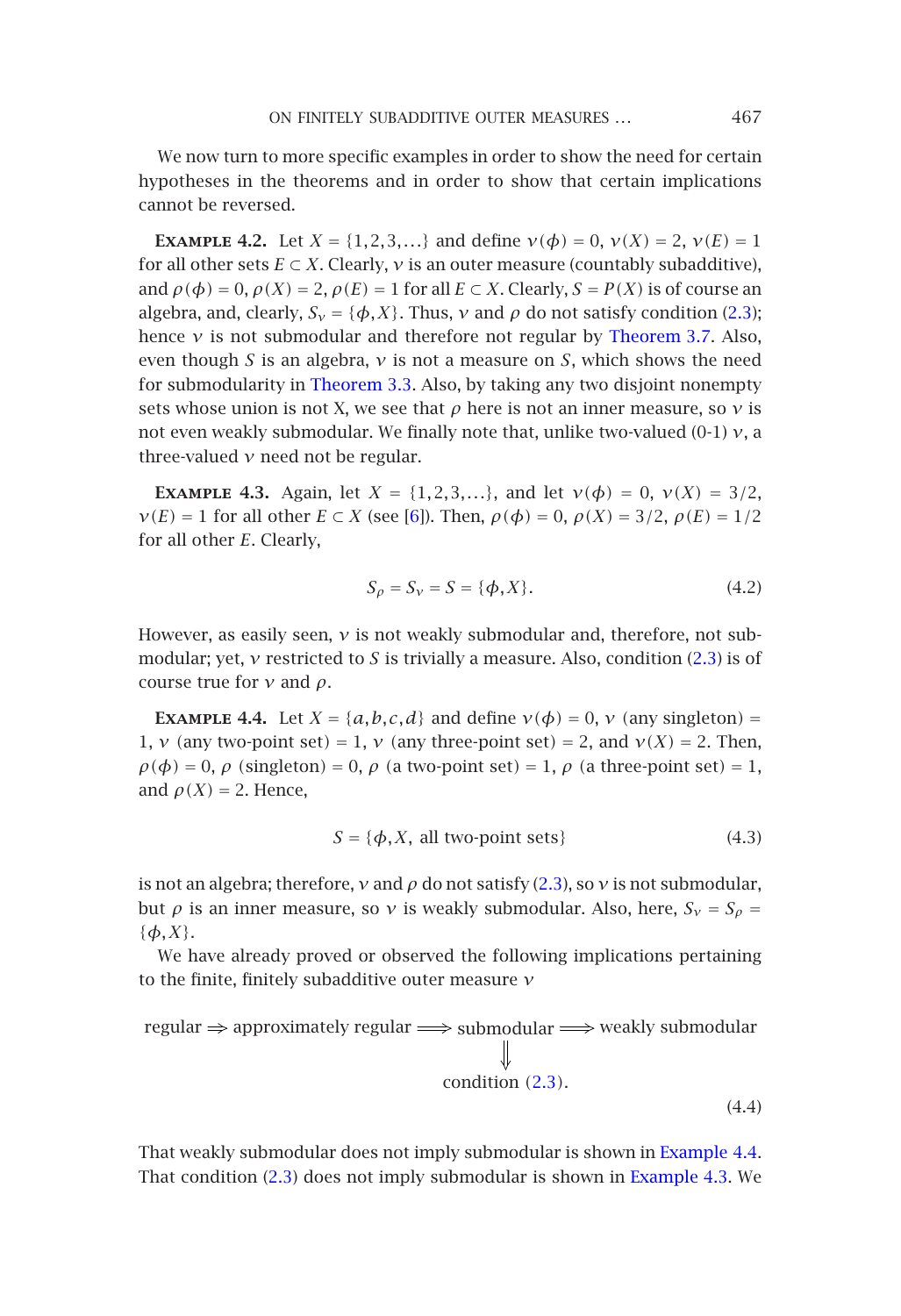now give two type examples to show that submodularity does not imply approximately regular.

<span id="page-7-0"></span>**EXAMPLE 4.5.** Let  $X = \{a, b, c\}$  and define  $v(\phi) = 0$ , and  $v$  (singleton) = 1, *ν* (any two-point set) = 2, and  $ν(X) = 2$ . Then,  $ρ(φ) = 0$ ,  $ρ$  (singleton) = 0, *ρ* (a two-point set) = 1, and  $ρ(X) = 2$ . Thus,  $S = {φ, X}$ . It is also routine to show that *ν* is submodular, and, hence, *ν*, *ρ* satisfy condition (2.3), so  $S_v = S_o$  =  $S = \{\phi, X\}$ . However, this implies that  $v^0$  just assumes the two values 0 or 2. Consequently,  $v \neq v^0$  and *v* is not approximately regular which is equivalent to regular when *ν* just assumes a finite number of values.

Next, we consider the following example.

**EXAMPLE 4.6.** Let *X* be an uncountable set. Define  $v(\phi) = 0 = v$  (a finite set), *v* (a countable set) = 1, and *v* (an uncountable set) = 2. Then,  $\rho(\phi)$  = *ρ* (a finite set) = 0, *ρ* (a countable set) = 0, and *ρ* (an uncountable set) = 0, 1, and 2, depending on whether its complement is uncountable, countable, or finite. *v* is easily seen to be submodular, and, clearly,  $S = \{\phi, X, \text{ all finite sets and}$ their complements}. Thus,  $S_\rho = S_\nu = S$ . Hence,  $\nu^0$  just assumes the values 0 and 2; so,  $v^0 \neq v$  and *v* is not approximately regular.

Finally, we consider an example for which *ν* is approximately regular but not regular. Clearly, *ν* must be finitely subadditive but not countably subadditive for such an example. Before proceeding to the example, we first recall that if  $E \subset X$ , then a *[measurable c](#page-2-2)over* of *E* is a set  $M \in S_\nu$  such that  $E \subset M$  and  $\nu(M) = \nu(E)$ . A *measurable kernel* of a set  $E \subset X$  is a set  $N \in S_{\nu}$  such that *N* ⊂ *E* and  $\rho$ (*N*) =  $\rho$ (*E*). Clearly, *E* has a measurable cover if and only if *E*' has a measurable kernel.

Next, we note that if  $\mathcal A$  is an algebra of subsets of X and if  $\mu$  is a finitely additive measure on  $A$ , then

$$
\mu^{\cdot}(E) = \inf \{ \mu(A) / E \subset A \in \mathcal{A} \},\tag{4.5}
$$

for  $E \subset X$  is, by Theorem 2.2, a finitely subadditive outer measure on  $P(X)$ which extends  $\mu$  on  $\mathcal A$  and  $\mathcal A \subset S_{\mu}$ . Also,

$$
(\mu^{\cdot})^{0}(E) = \inf \{ \mu^{\cdot}(B)/E \subset B \in S_{\mu^{\cdot}} \} = \mu^{\cdot}(E) \tag{4.6}
$$

for  $E \subset X$ ; so,  $\mu$  is approximately regular.

If *X* = [0,1] and if *S* ⊂ *X*, we denote by  $\overline{S}$  the closure of *S* and by *S*<sup>0</sup> the interior of *S*.

**EXAMPLE 4.7.** Let  $X = [0, 1]$  and let  $v = \overline{c}$ , outer Jordan content. Then,  $\rho = c$ , inner Jordan content. Also, let  $0 < \alpha < 1$ , and denote by  $C_{\alpha}$  the Cantor set of measure 1−*α*. Although the Cantor set of measure zero is Jordan contentable, this is not the case for  $C_\alpha$ . Since  $\underline{c}(C'_\alpha) = \alpha$  while  $\overline{c}(C'_\alpha) = 1 - \underline{c}(C_\alpha) = 1$  since  $\underline{c}(C_\alpha) = \underline{c}(C_\alpha^0) = 0.$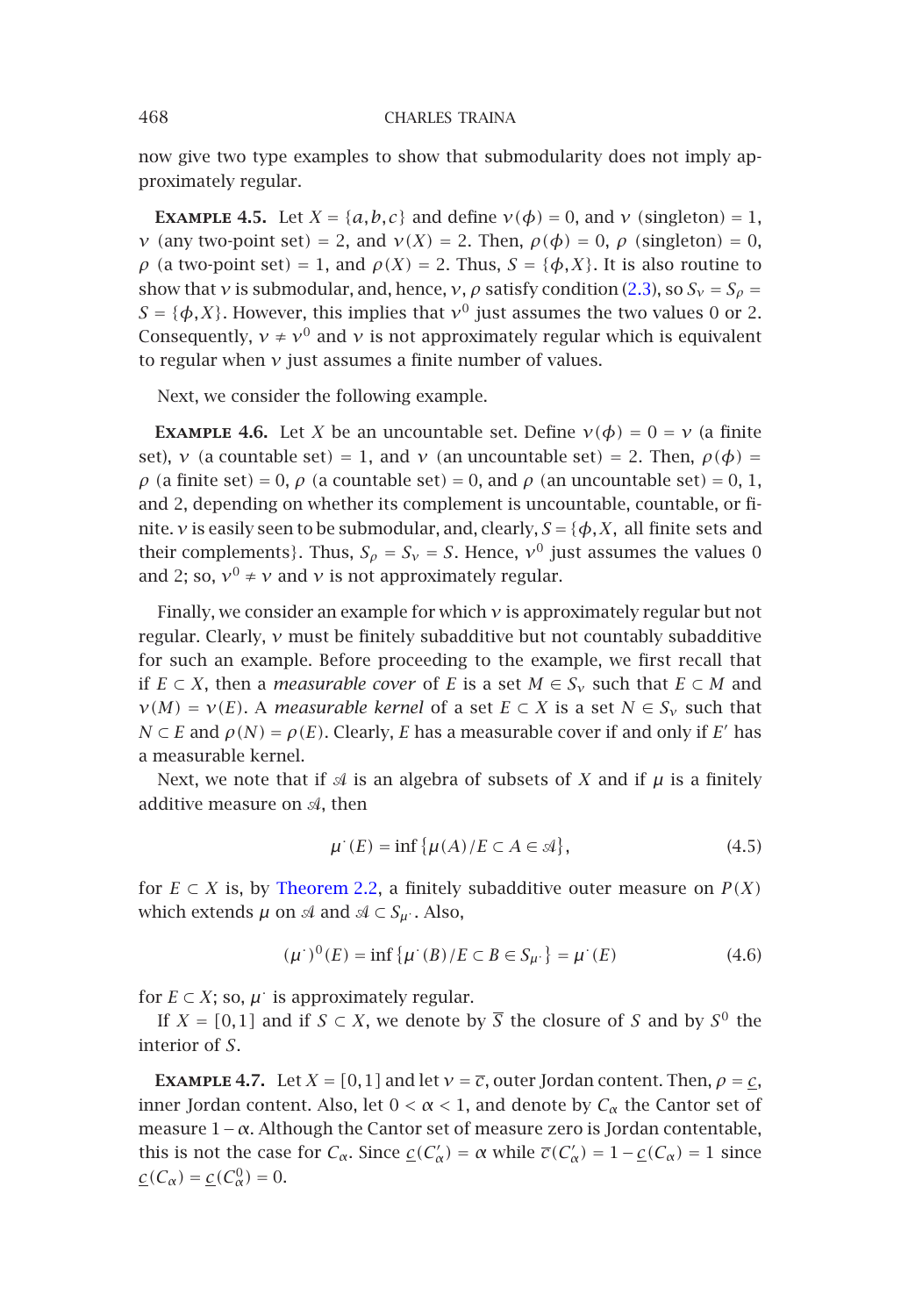ON FINITELY SUBADDITIVE OUTER MEASURES *...* 469

It is clear by the above comments that  $\bar{c}$  is approximately regular, and we now note that it is not regular. We show that  $C_\alpha$  does not have a contentable cover or, equivalently, that  $C'_\alpha$  does not have a contentable kernel. Hence, suppose that there exists *S*  $\subset C'_\alpha$ , *S*  $\in S_c$ , and

$$
\underline{c}(S) = \overline{c}(S) = \underline{c}(C'_{\alpha}) = \alpha. \tag{4.7}
$$

It readily follows that any open set containing an  $x \in C'_\alpha$  intersects *S* , so  $C'_\alpha \subset \overline{S}$ . Consequently,

$$
[0,1] = \overline{C}'_{\alpha} \subset \overline{S},\tag{4.8}
$$

since  $C^0_\alpha = \phi$ . Thus,

<span id="page-8-0"></span>
$$
\alpha = \overline{c}(S) = \overline{c}(\overline{S}) = \overline{c}[0,1] = 1, \qquad (4.9)
$$

<span id="page-8-1"></span>a contradiction. Hence,  $C'_\alpha$  does not have a contentable kernel, and  $\bar{c}$  is not regular.

**5. Further modularity properties.** Again, *ν* denotes a finite, finitely subadditive outer measure on  $P(X)$ , and  $\rho(E) = \nu(X) - \nu(E')$  for  $E \subset X$ . In this section, we prove a number of inequalities which significantly extend those in [5], and, in the course of proving these inequalities, we also give an alternate ch[aracterization](#page-3-1) of weakly submodular.

**Theorem 5.1.** *Let ν be a finite and finitely subadditive outer measure. Then, for*  $E, F \subset X$  *and*  $E \cap F = \phi$ *,* 

- (a)  $\rho(E) + \rho(F) \le \rho(E \cup F)$  *if and only if v is weakly submodular*;
- (b)  $\rho(E \cup F) \leq \rho(E) + \nu(F)$ ;
- (c)  $\rho(E) + \nu(F) \le \nu(E \cup F)$  *if and only if*  $\nu$  *is weakly submodular;*
- (d)  $v(E \cup F) \leq v(E) + v(F)$  $v(E \cup F) \leq v(E) + v(F)$  $v(E \cup F) \leq v(E) + v(F)$ *.*

**PROOF.** (d) is of course true since  $v$  is an outer measure. (a) was established in Theorem 3.2.

We proceed to prove (b). By definition of  $\rho$  we have,

$$
\rho(E \cup F) = \nu(X) - \nu(E' \cap F'),\tag{5.1}
$$

but  $E' = F \cup (E' \cap F')$ , so  $v(E') \le v(F) + v(E' \cap F')$ . Thus,  $v(E') - v(F) \le$  $\nu(E' \cap F')$ , and, by (5.1), we get

$$
\rho(E \cup F) \le \nu(X) - \nu(E') + \nu(F) = \rho(E) + \nu(F). \tag{5.2}
$$

Finally we consider (c). Since  $E \cap F = \phi$ ,  $F' = E \cup (F' \cap E')$ . Hence,  $\rho(F') \ge$  $\rho(E) + \rho(F' \cap E')$  since *v* is weakly submodular. Now,

$$
\rho(E) + \nu(F) = \nu(X) + \rho(E) - \rho(F') \le \nu(X) - \rho(E' \cap F') = \nu(E \cup F). \tag{5.3}
$$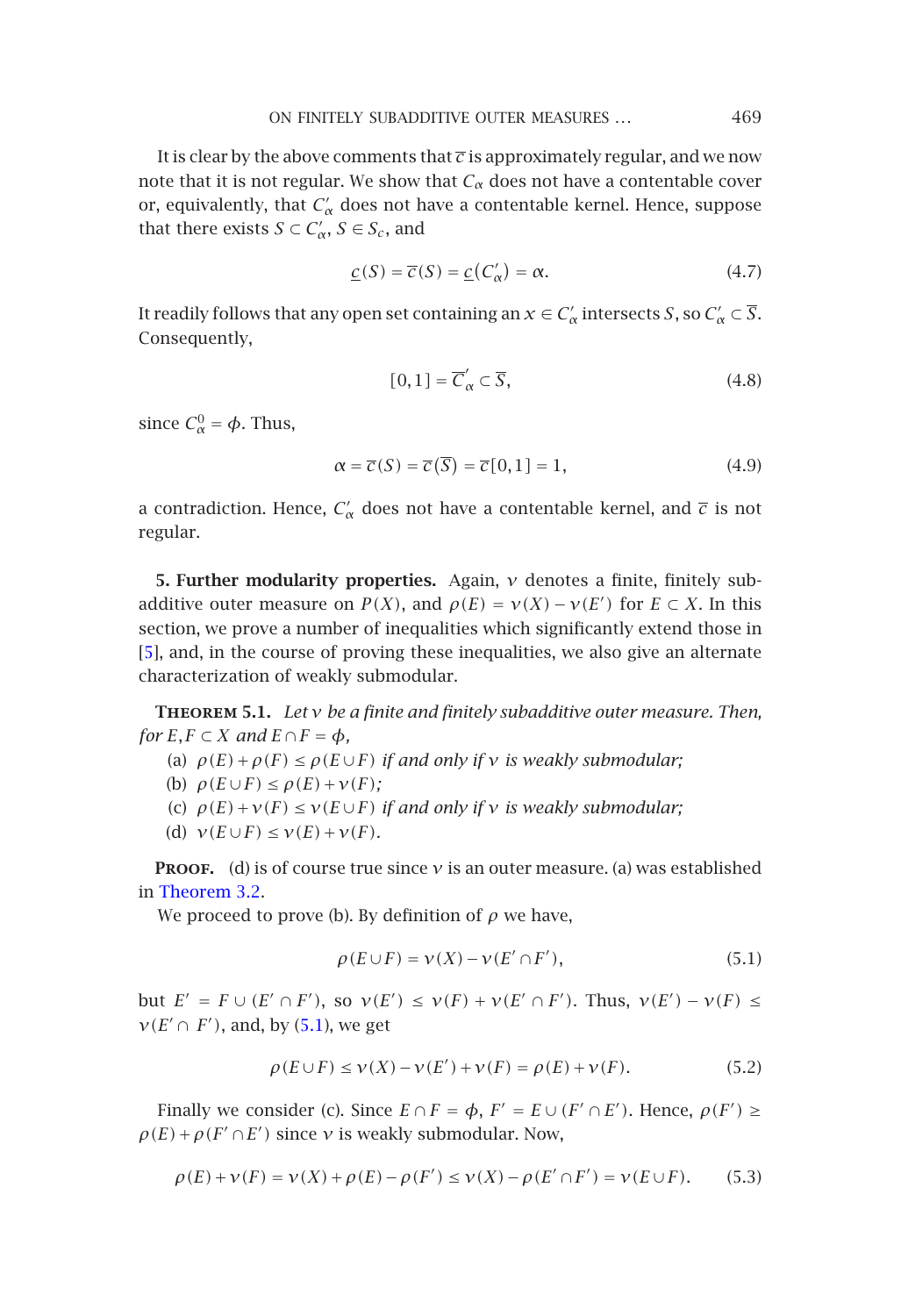Conversely, suppose that, whenever  $A \cap B = \phi$ ,

$$
\rho(A) + \nu(B) \le \nu(A \cup B). \tag{5.4}
$$

Let  $E \cap F = \phi$ , so  $F' = E \cup (F' \cap E')$ . Taking  $A = E$  and  $B = F' \cap E'$ , we get

$$
\rho(E) + \nu(F' \cap E') \le \nu(F'). \tag{5.5}
$$

Therefore,

$$
\rho(E) + \nu(F' \cap E') \le \nu(X) - \rho(F). \tag{5.6}
$$

So,

$$
\rho(E) + \rho(F) \le \nu(X) - \nu(F' \cap E') = \rho(E \cup F). \tag{5.7}
$$

Hence,  $\rho$  is an inner measure and  $\nu$  is weakly submodular.  $\Box$ 

**Corollary 5.2.** *If ν is a finite, finitely subadditive, and weakly submodular outer measure, then, for*  $E, F \subset X$ *, and*  $E \cap F = \phi$ *,* 

$$
\rho(E) + \rho(F) \le \rho(E \cup F) \le \rho(E) + \nu(F) \le \nu(E \cup F) \le \nu(E) + \nu(F). \tag{5.8}
$$

Corollary 5.2 is a strong extension of a result in [5], where it is only proven in the case of an approximately regular *ν*. Since, as we noted in Theorem 2.3 for a  $\mu \in M(\mathcal{L})$ ,  $\mu'$  is submodular, we have the following corollary.

**COROLLARY** 5.3. *For*  $\mu \in M(\mathcal{L})$  *[and](#page-8-1)*  $E, F \subset X, E \cap F = \phi$ *,* 

$$
\mu_i(E) + \mu_i(F) \le \mu_i(E \cup F) \le \mu_i(E) + \mu'(F) \le \mu'(E \cup F) \le \mu'(E) + \mu'(F). \tag{5.9}
$$

**Corollary 5.4.** *If ν is a finite, finitely subadditive, and weakly submodular outer measure, then, for*  $M \in S_\nu$  *and*  $E \subset X$ *,* 

$$
\rho(M) = \nu(M) = \rho(M \cap E) + \nu(M \cap E'). \tag{5.10}
$$

**PROOF.** By (b) and (c) of Theorem 5.1,

$$
\rho(M) \le \rho(M \cap E) + \nu(M \cap E') \le \nu(M) = \rho(M), \tag{5.11}
$$

which completes the proof.

There are clearly many special  $\nu$ , in addition to  $\mu'$ , to which we can apply the above results. We will indeed consider one of these in Section 6. Further applications should be clear.

 $\Box$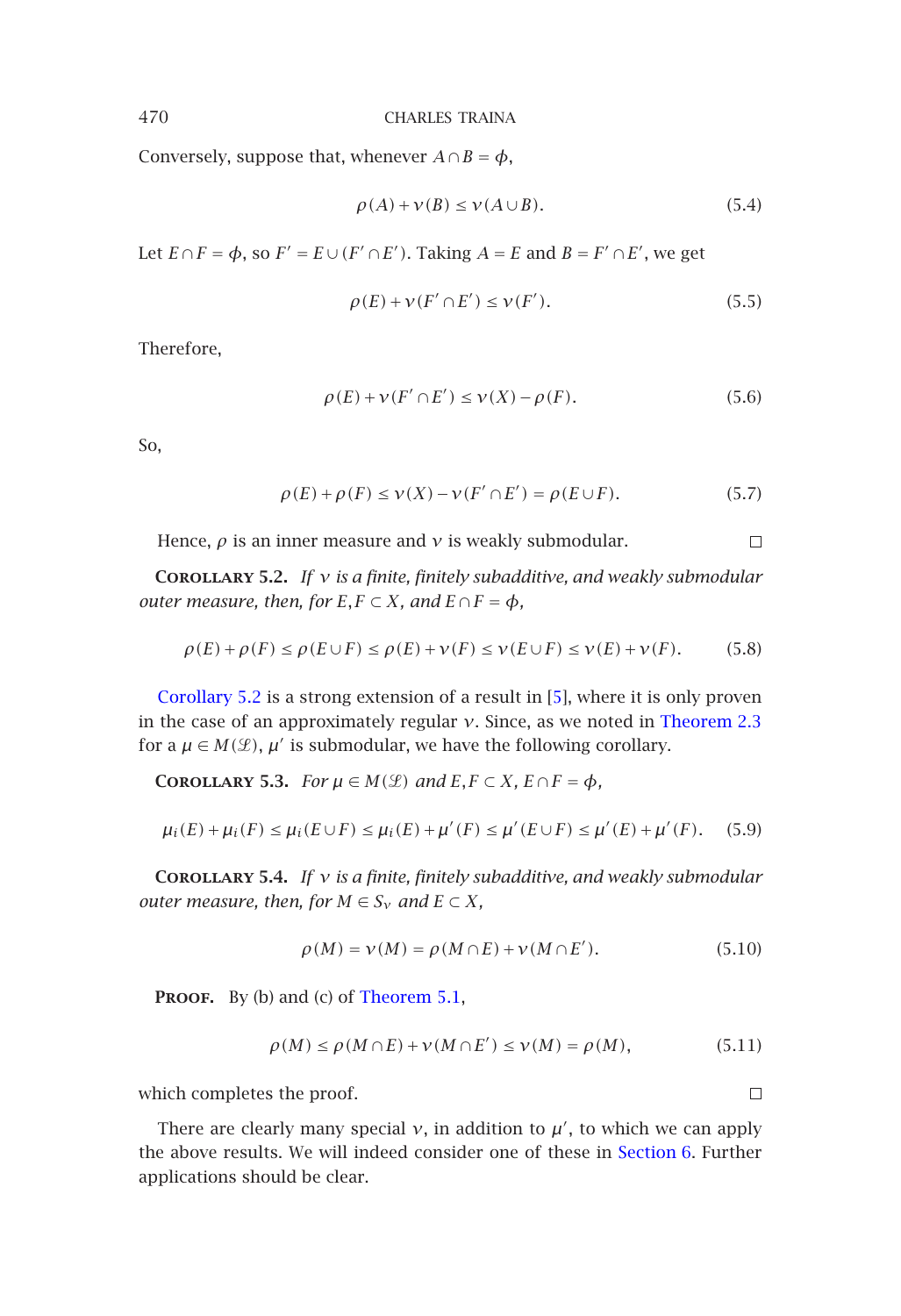ON FINITELY SUBADDITIVE OUTER MEASURES *...* 471

<span id="page-10-0"></span>**6. The outer measure**  $v^0$ . As usual, *v* denotes a finite, finitely subadditive outer measure on  $P(X)$ . In Definition 3.4, we defined the finite, finitely subadditive outer measure

$$
\nu^{0}(E) = \inf \{ \nu(M)/E \subset M \in S_{\nu} \}. \tag{6.1}
$$

Then,

$$
\nu^{0}(X) - \nu^{0}(E') = \nu(X) - \nu^{0}(E') = \sup \{ \nu(M)/M \subset E, M \in S_{\nu} \}
$$
 (6.2)

since  $v^0 = v$  on  $S_v \subset S$ , and we denote by  $v_0$ ,

$$
\nu_0(E) = \sup \{ \nu(M)/M \subset E, \ M \in S_{\nu} \}. \tag{6.3}
$$

Also, it is clear that

$$
\nu_0 \le \rho \le \nu \le \nu^0. \tag{6.4}
$$

<span id="page-10-1"></span>Clearly, these  $v^0$  and  $v_0$  fit the general framework of the previous sections.  $v^0$ and  $v_0$  have been thoroughly investigated in the case where  $v$  is a countably subadditive outer measure (see [2]). They have also been investigated in the finitely subadditive case in [5]. In the light of our stronger results, we can improve on the results in [5] and also give considerably shorter proofs and numerous examples. We now proceed to do this.

The following theorem is proved in [5], and we add the proof for completeness.

**Theorem 6.1.** *Let ν be a finite and finitely subadditive outer measure. Then,*  $S_{\nu} \subset S_{\nu^0}$ .

**PROOF.** Let  $E \in S_v$ , and  $A \subset X$  be arbitrary. For  $\varepsilon > 0$ , there exists an  $M \in S_v$ such that *A* ⊂ *M* and  $ν(M)$  <  $ν^0(A)$  + ε. Now,  $A ∩ E ⊂ M ∩ E ∈ S<sub>ν</sub>$ , and  $A ∩ E' ⊂$  $M \cap E' \in S_{\gamma}$ . Hence,

$$
\nu^0(A \cap E) + \nu^0(A \cap E') \le \nu(M \cap E) + \nu(M \cap E') = \nu(M) < \nu^0(A) + \varepsilon,\tag{6.5}
$$

and, therefore,  $E \in S_{\gamma^0}$ .

Next, we note that, for  $E \subset X$ ,

$$
\nu^{00}(E) = \inf \{ \nu^0(M) / E \subset M \in S_{\nu_0} \}
$$
  
\n
$$
\leq \inf \{ \nu^0(M) / E \subset M \in S_{\nu} \},
$$
\n(6.6)

by Theorem 6.1, and this, in turn,

$$
= \inf \{ \nu(M)/E \subset M \in S_{\nu} \}
$$
  
=  $\nu^{0}(E);$  (6.7)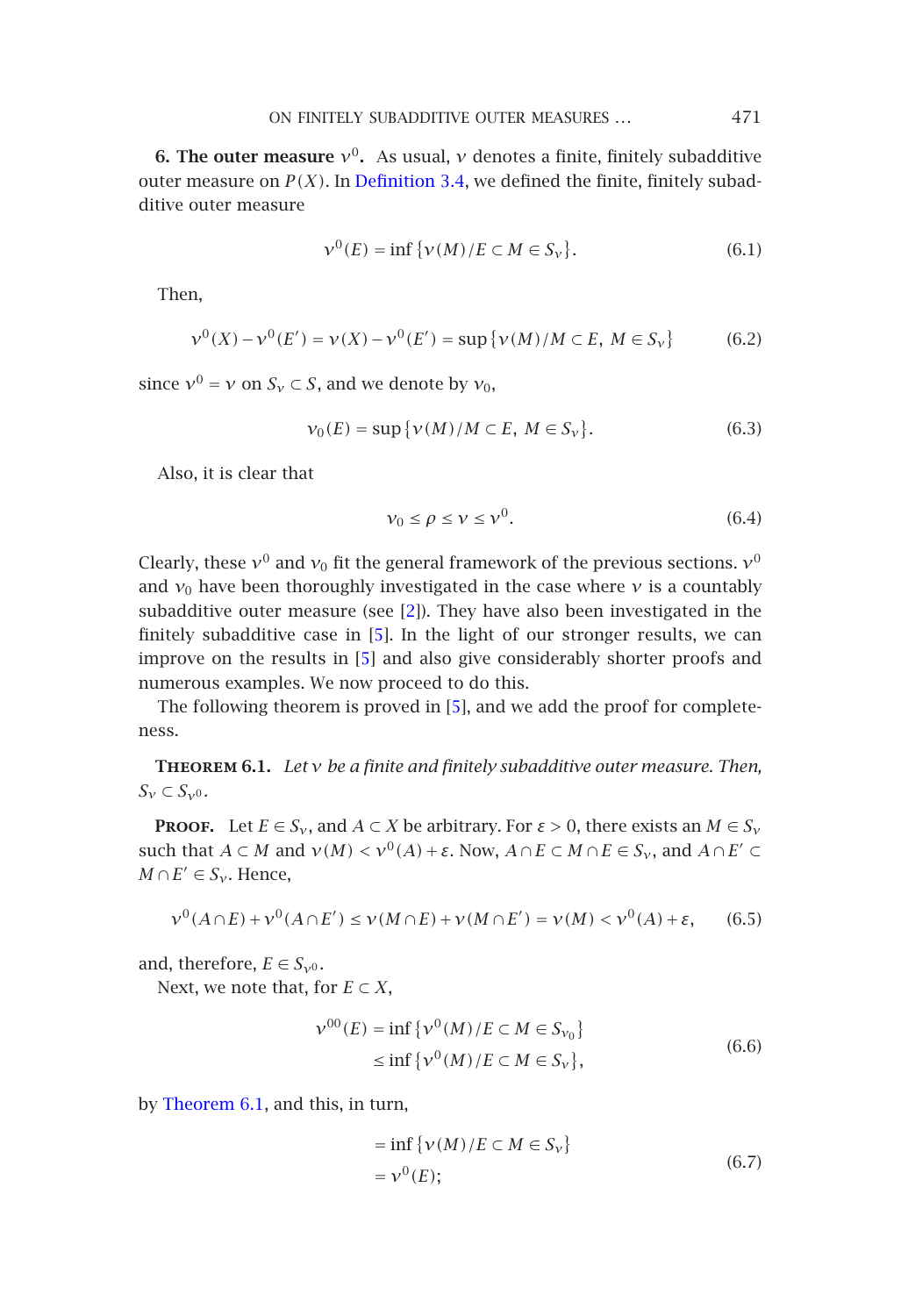so,  $v^{00} \le v^0$ . But we always have  $v^{00} \ge v^0$ . Consequently,  $v^{00} = v^0$ ; so,  $v^0$  is approximately regular, and we can use the results of the preceding sections on *ν*0.  $\Box$ 

**Theorem 6.2.** *Let ν be a finite, finitely subadditive outer measure. Then,*

- (a) *ν*<sup>0</sup> *is approximately regular and hence submodular and satisfies condition (2.3);*
- (b)  $S_{\rho} = S_{\nu} \subset S_{\nu^0} = S_{\nu_0} = \tilde{S} \subset S$ , where  $\tilde{S} = \{E \subset X/\nu_0(E) = \nu^0(E)\}$  $\tilde{S} = \{E \subset X/\nu_0(E) = \nu^0(E)\}$  $\tilde{S} = \{E \subset X/\nu_0(E) = \nu^0(E)\}$ ; (c) *if*  $E, F \subset X$  *and*  $E \cap F = \phi$ *, then*

<span id="page-11-1"></span>
$$
\nu_0(E) + \nu_0(F) \le \nu_0(E \cup F) \le \nu_0(E) + \nu^0(F) \le \nu^0(E \cup F) \le \nu^0(E) + \nu^0(F); \tag{6.8}
$$

(d) *for*  $M \in S_{v_0}$  *and*  $E \subset X$ *,* 

$$
\nu_0(M) = \nu^0(M) = \nu_0(M \cap E) + \nu^0(M \cap E'). \tag{6.9}
$$

**PROOF.** (a) Since we have seen that  $v^0$  is appr[oximately reg](#page-11-0)ular, (a) follows from Theorem 3.7. [\(b\)](#page-1-0) [f](#page-1-0)ollows from Theorems  $3.6$  and  $6.1(a)$ , and since

$$
\nu_0(E) \le \rho(E) \le \nu(E) \le \nu^0(E),\tag{6.10}
$$

 $\Box$ 

 $\Box$ 

it follows that  $E \in \widetilde{S}$  implies  $E \in S$ .

**Corollary 6.3.** *If ν is a finite, finitely subadditive outer measure that satisfies condition (2.3), then*  $S_{\rho} = S_{\nu} = S_{\nu_0} = S_{\nu_0} = \tilde{S} = S$ .

**Proof.** The proof follows immediately from Theorem 6.2(b), and since *ν* satisfies condition (2.3),  $S_v = S$ .  $\Box$ 

**REMARK 6.4.** We have shown that  $S_v \subset S_{v0}$  and that  $S_v = S_{v0}$  if *v* satisfies condition (2.3). It is certainly possible that  $S_v = S_{v0}$  even if condition (2.3) is not satisfied (see examples below).

We do have, however, the following result.

**THEOREM** 6.5. *Let*  $E \in S_{\gamma^0}$ , then  $E \in S_{\gamma}$  *if and only if there exists an*  $M \subset E$ ,  $M \in S_{\nu}$ *, and*  $\nu(E) = \nu(M)$ *.* 

PROOF. If the condition holds, then

$$
\nu(E) = \nu(E \cap M) + \nu(E \cap M') = \nu(M) + \nu(E \cap M'). \tag{6.11}
$$

Hence,  $v(E \cap M') = 0$ , so,  $E \cap M' \in S_v$ , and, therefore,

$$
E = M \cup (E \cap M') \in S_{\nu}.\tag{6.12}
$$

The converse is of course clear.

**Remark 6.6.** In the case of a countably subadditive measure *ν* which is finite, the condition in Theorem 6.5 is satisfied, and we always have  $S_v = S_{v0}$ .

<span id="page-11-0"></span>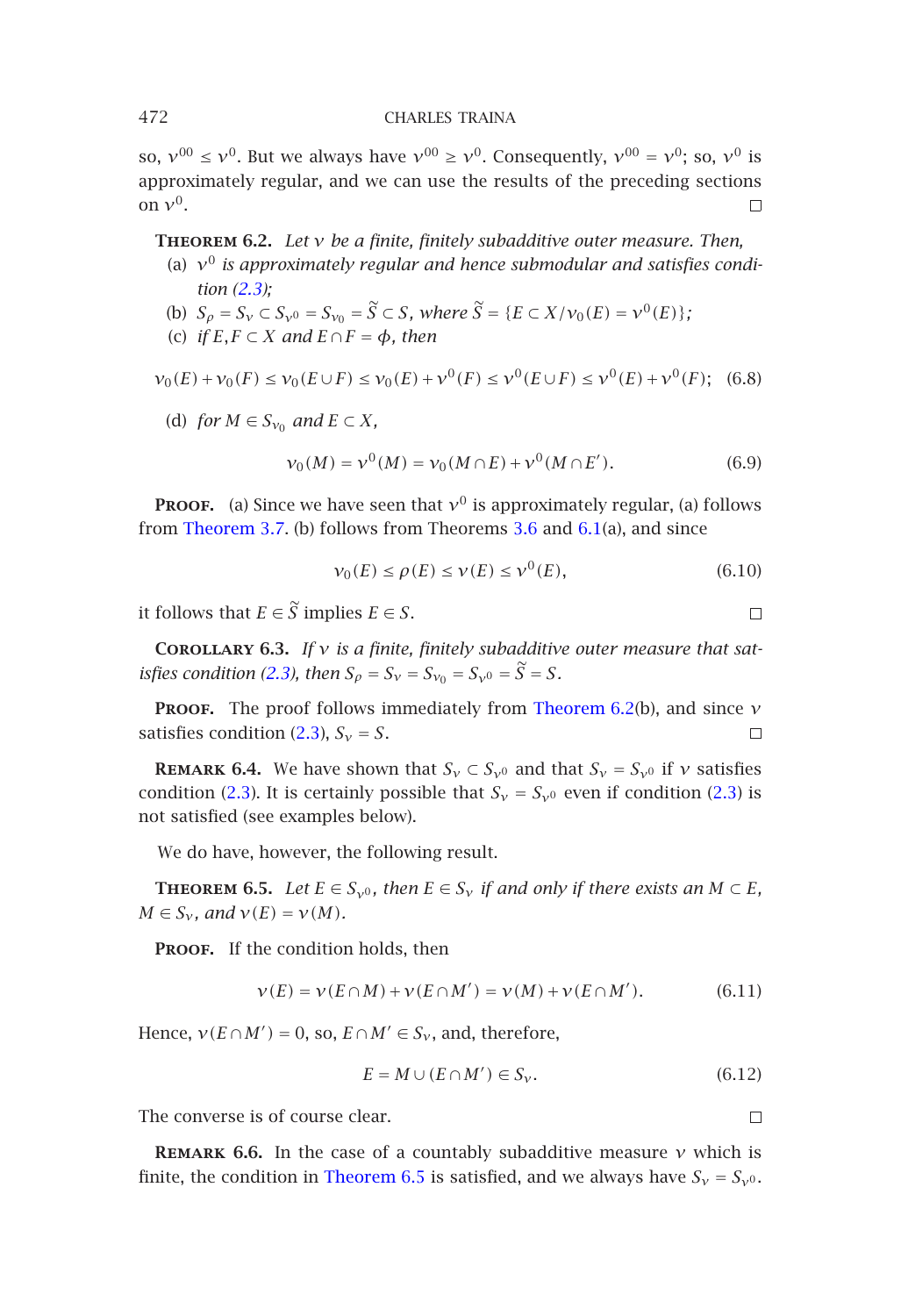# ON FINITELY SUBADDITIVE OUTER MEASURES *...* 473

<span id="page-12-0"></span>However, if  $\nu$  can take on infinite values, then this is no longer the case. As noted earlier, this is treated in full detail in [2].

**Corollary 6.7.** *If ν is a fin[ite, finitely sub](#page-11-1)additive outer measure and if*

- (a) *ν just assumes a finite number of values on Sν or*
- (b)  $S_v$  *is a*  $\sigma$ *-algebra, then*  $S_v = S_{v^0}$ *.*

PROOF. In both cases, it is clear that the condition of Theorem 6.5 is satisfied.  $\Box$ 

We now consider several examples.

**EXAMPLE 6.8.** We first consider the general example of a  $\mu \in M(\mathcal{L})$ . Since  $\mu'$  is submodular, we have, by Corollary 6.3,  $S_{\mu'} = S_{(\mu')}$ . Suppose next that *µ* ∈ *M<sub>R</sub>*( $\mathcal{L}$ ). This is equivalent to  $\mathcal{L}$  ⊂ *S<sub>µ'</sub>*. Hence,

$$
\mu'(E) = \inf \{ \mu(L') / E \subset L' \in \mathcal{L}' \}
$$
  
\n
$$
\geq \inf \{ \mu'(M) / E \subset M \in S_{\mu'} \}
$$
  
\n
$$
= (\mu')^0(E) \geq \mu'(E).
$$
\n(6.13)

Thus, we have  $\mu \in M_R(\mathcal{L})$  that implies that  $(\mu')^0 = \mu'$ , that is,  $\mu'$  is approximately regular. The converse need not be true since, for any  $\mu \in M(\mathcal{L})$  that just assumes two values,  $\mu'$  is regular.

We next consider two specific examples.

**EXAMPLE 6.[9](#page-1-0).** Let *X*, *ν* be as in Example 4.6. [We saw that](#page-12-0) *v* is submodular. Hence, by Corollary 6.3,  $S_v = S_{v_0}$ . [This](#page-1-0) also follows by Corollary 6.7. We also note that  $\nu$  is just finitely subadditive here.

**EXAMPLE** 6.10. Let  $X = \{1, 2, 3, ...\}$ ; and define  $v(\phi) = 0$ ,  $v$  (a finite set) = 0,  $\nu(E) = 1$  (if *E* i[s](#page-13-0) [in](#page-13-0)finite and *E'* is infinite), and  $\nu(E) = 2$  (if *E* is infinite and *E'* is finite), so,  $ν(X) = 2$ . Then,  $ρ(φ) = 0$ ,  $ρ$  (a finite set) = 0,  $ρ(E) = 1$  (if *E* is infinite and *E'* is infinite), and  $\rho(E) = 2$  (if *E* is infinite and *E'* is finite). Thus,  $S = P(X)$  while  $S_v = \{\phi, X, E \text{ such that } E \text{ or } E' \text{ is finite}\}\)$ . Thus,  $S \neq S_v$ ; so, condition (2.3) is not satisfied here but by Corollary 6.7  $S_v = S_{v0}$ . Thus,  $S_v = S_{v0}$  does not imply condition (2.3). We also note that *ν* here is clearly only finitely subadditive.

Different examples in the case of a finite, finitely subadditive outer measure of a general type can be found in [5].

#### **References**

- [1] P. M. Grassi, *Outer measures and associated lattice properties*, Int. J. Math. Math. Sci. **16** (1993), no. 4, 687–694.
- [2] H. Hahn and A. Rosenthal, *Set Functions*, The University of New Mexico Press, New Mexico, 1948.